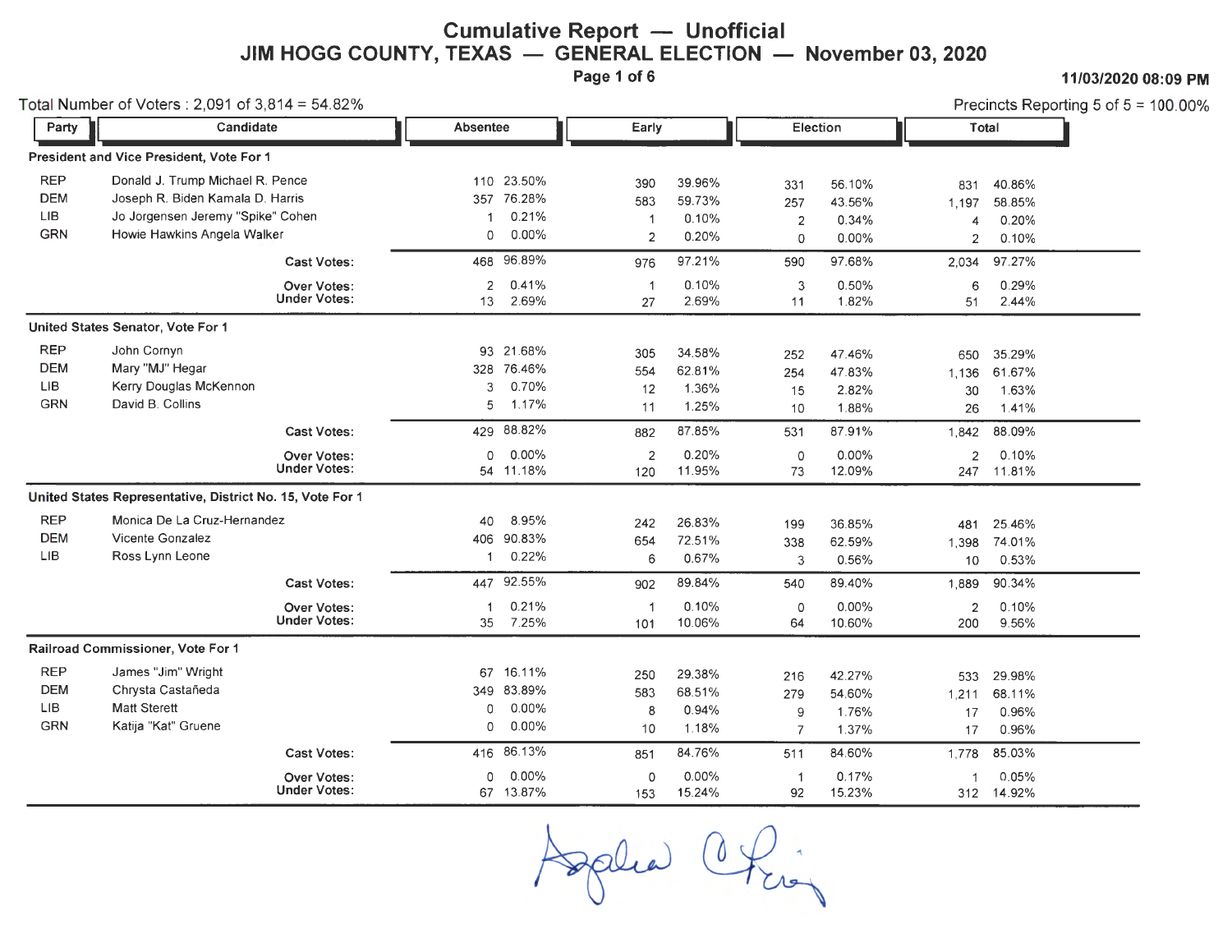# **Cumulative Report - Unofficial JIM HOGG COUNTY, TEXAS — GENERAL ELECTION — November 03, 2020**<br>Page 2 of 6

**Page 2 of 6 11/03/2020 08:09PM** 

| Total Number of Voters: $2,091$ of $3,814 = 54.82\%$ |                                                                |                                           |                      |                                  |                  |                           |                  | Precincts Reporting 5 of $5 = 100.00\%$ |                    |                               |  |
|------------------------------------------------------|----------------------------------------------------------------|-------------------------------------------|----------------------|----------------------------------|------------------|---------------------------|------------------|-----------------------------------------|--------------------|-------------------------------|--|
| Party                                                | Candidate                                                      |                                           | <b>Absentee</b>      |                                  | Early            |                           | <b>Election</b>  |                                         |                    | Total                         |  |
|                                                      | Chief Justice, Supreme Court, Vote For 1                       |                                           |                      |                                  |                  |                           |                  |                                         |                    |                               |  |
| <b>REP</b><br><b>DEM</b><br>LIB                      | Nathan Hecht<br>Amy Clark Meachum<br>Mark Ash                  |                                           | 67<br>$\overline{1}$ | 16.30%<br>343 83.45%<br>0.24%    | 256<br>582<br>11 | 30.15%<br>68.55%<br>1.30% | 215<br>270<br>15 | 43.00%<br>54.00%<br>3.00%               | 538<br>1,195<br>27 | 30.57%<br>67.90%<br>1.53%     |  |
|                                                      |                                                                | <b>Cast Votes:</b>                        | 411                  | 85.09%                           | 849              | 84.56%                    | 500              | 82.78%                                  | 1,760              | 84.17%                        |  |
|                                                      |                                                                | <b>Over Votes:</b><br><b>Under Votes:</b> | 0                    | 0.00%<br>72 14.91%               | 0<br>155         | 0.00%<br>15.44%           | $\circ$<br>104   | 0.00%<br>17.22%                         | 0<br>331           | $0.00\%$<br>15.83%            |  |
|                                                      | Justice, Supreme Court, Place No. 6 Unexpired Term, Vote For 1 |                                           |                      |                                  |                  |                           |                  |                                         |                    |                               |  |
| <b>REP</b><br><b>DEM</b>                             | Jane Bland<br>Kathy Cheng                                      |                                           |                      | 73 18.02%<br>332 81.98%          | 266<br>576       | 31.59%<br>68.41%          | 228<br>271       | 45.69%<br>54.31%                        | 567                | 32.47%<br>1,179 67.53%        |  |
|                                                      |                                                                | <b>Cast Votes:</b>                        |                      | 405 83.85%                       | 842              | 83.86%                    | 499              | 82.62%                                  | 1,746              | 83.50%                        |  |
|                                                      |                                                                | <b>Over Votes:</b><br><b>Under Votes:</b> | 0                    | 0.00%<br>78 16.15%               | 0<br>162         | $0.00\%$<br>16.14%        | 0<br>105         | 0.00%<br>17.38%                         | 0<br>345           | $0.00\%$<br>16.50%            |  |
|                                                      | Justice, Supreme Court, Place No. 7, Vote For 1                |                                           |                      |                                  |                  |                           |                  |                                         |                    |                               |  |
| <b>REP</b><br><b>DEM</b><br>LIB                      | Jeff Boyd<br>Staci Williams<br>William Bryan Strange III       |                                           | 66<br>2              | 16.34%<br>336 83.17%<br>0.50%    | 260<br>571<br>14 | 30.77%<br>67.57%<br>1.66% | 227<br>260<br>14 | 45.31%<br>51.90%<br>2.79%               | 553<br>1,167<br>30 | 31.60%<br>66.69%<br>1.71%     |  |
|                                                      |                                                                | <b>Cast Votes:</b>                        |                      | 404 83.64%                       | 845              | 84.16%                    | 501              | 82.95%                                  | 1,750              | 83.69%                        |  |
|                                                      |                                                                | <b>Over Votes:</b><br><b>Under Votes:</b> | $\mathbf 1$          | 0.21%<br>78 16.15%               | 0<br>159         | 0.00%<br>15.84%           | 0<br>103         | $0.00\%$<br>17.05%                      | -1<br>340          | 0.05%<br>16.26%               |  |
|                                                      | Justice, Supreme Court, Place No. 8, Vote For 1                |                                           |                      |                                  |                  |                           |                  |                                         |                    |                               |  |
| <b>REP</b><br><b>DEM</b><br><b>LIB</b>               | <b>Brett Busby</b><br>Gisela D. Triana<br>Tom Oxford           |                                           | 3                    | 62 15.42%<br>337 83.83%<br>0.75% | 248<br>583<br>12 | 29.42%<br>69.16%<br>1.42% | 205<br>276<br>15 | 41.33%<br>55.65%<br>3.02%               | 1,196<br>30        | 515 29.58%<br>68.70%<br>1.72% |  |
|                                                      |                                                                | <b>Cast Votes:</b>                        |                      | 402 83.23%                       | 843              | 83.96%                    | 496              | 82.12%                                  | 1,741              | 83.26%                        |  |
|                                                      |                                                                | <b>Over Votes:</b><br><b>Under Votes:</b> | 0                    | 0.00%<br>81 16.77%               | $\circ$<br>161   | 0.00%<br>16.04%           | 0<br>108         | 0.00%<br>17.88%                         | 0<br>350           | $0.00\%$<br>16.74%            |  |
|                                                      | Judge, Court of Criminal Appeals, Place No. 3, Vote For 1      |                                           |                      |                                  |                  |                           |                  |                                         |                    |                               |  |
| <b>REP</b><br><b>DEM</b>                             | <b>Bert Richardson</b><br><b>Elizabeth Davis Frizell</b>       |                                           | 67                   | 16.71%<br>334 83.29%             | 253<br>582       | 30.30%<br>69.70%          | 228<br>270       | 45.78%<br>54.22%                        | 548<br>1,186       | 31.60%<br>68.40%              |  |
|                                                      |                                                                | <b>Cast Votes:</b>                        | 401                  | 83.02%                           | 835              | 83.17%                    | 498              | 82.45%                                  | 1,734              | 82.93%                        |  |
|                                                      |                                                                | <b>Over Votes:</b><br><b>Under Votes:</b> | 0                    | 0.00%<br>82 16.98%               | 0<br>169         | $0.00\%$<br>16.83%        | 0<br>106         | 0.00%<br>17.55%                         | 0                  | $0.00\%$<br>357 17.07%        |  |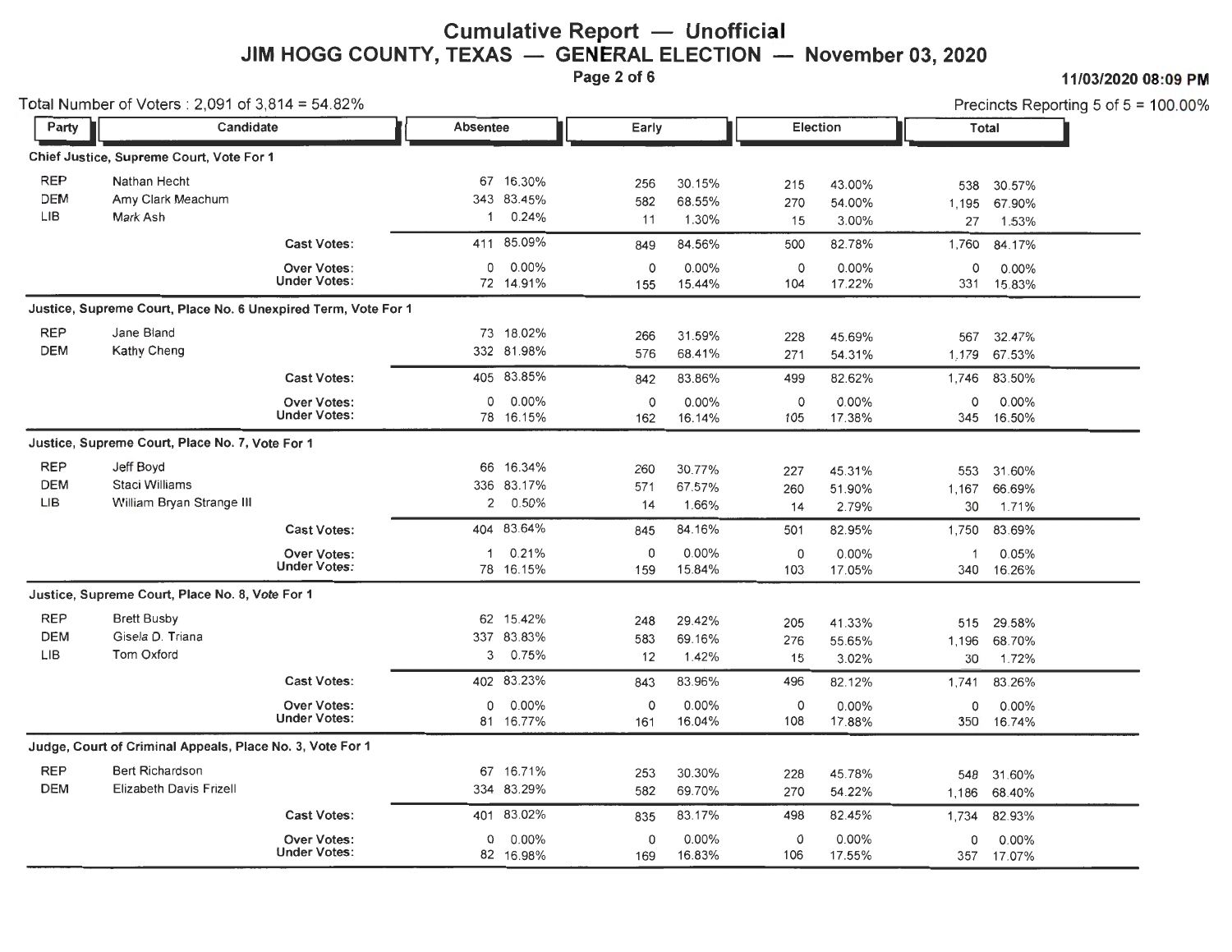## **Cumulative Report - Unofficial** JIM HOGG COUNTY, TEXAS — GENERAL ELECTION — November 03, 2020

**Page 3 of 6 11/03/2020 08:09 PM** 

Total Number of Voters:  $2,091$  of  $3,814 = 54.82\%$ 

| Party                    | Candidate                                                 |                                           | Absentee     |                         | Early              |                  | Election              |                  |                    | Total               |  |
|--------------------------|-----------------------------------------------------------|-------------------------------------------|--------------|-------------------------|--------------------|------------------|-----------------------|------------------|--------------------|---------------------|--|
|                          | Judge, Court of Criminal Appeals, Place No. 4, Vote For 1 |                                           |              |                         |                    |                  |                       |                  |                    |                     |  |
| <b>REP</b><br><b>DEM</b> | Kevin Patrick Yeary<br>Tina Clinton                       |                                           | 67           | 16.75%<br>333 83.25%    | 264<br>570         | 31.65%<br>68.35% | 225<br>266            | 45.82%<br>54.18% | 556<br>1,169       | 32.23%<br>67.77%    |  |
|                          |                                                           | <b>Cast Votes:</b>                        |              | 400 82.82%              | 834                | 83.07%           | 491                   | 81.29%           | 1,725              | 82.50%              |  |
|                          |                                                           | <b>Over Votes:</b><br><b>Under Votes:</b> | $\Omega$     | $0.00\%$<br>83 17.18%   | $\circ$<br>170     | 0.00%<br>16.93%  | $\circ$<br>113        | 0.00%<br>18.71%  | $\Omega$<br>366    | 0.00%<br>17.50%     |  |
|                          | Judge, Court of Criminal Appeals, Place No. 9, Vote For 1 |                                           |              |                         |                    |                  |                       |                  |                    |                     |  |
| <b>REP</b><br><b>DEM</b> | David Newell<br>Brandon Birmingham                        |                                           | 64<br>336    | 16.00%<br>84.00%        | 261<br>566         | 31.56%<br>68.44% | 227<br>264            | 46.23%<br>53.77% | 552<br>1.166       | 32.13%<br>67.87%    |  |
|                          |                                                           | <b>Cast Votes:</b>                        |              | 400 82.82%              | 827                | 82.37%           | 491                   | 81.29%           | 1,718              | 82.16%              |  |
|                          |                                                           | <b>Over Votes:</b><br><b>Under Votes:</b> | 0            | $0.00\%$<br>83 17.18%   | 0<br>177           | 0.00%<br>17.63%  | $\overline{1}$<br>112 | 0.17%<br>18.54%  |                    | 0.05%<br>372 17.79% |  |
|                          | State Senator, District No. 21, Vote For 1                |                                           |              |                         |                    |                  |                       |                  |                    |                     |  |
| <b>REP</b><br><b>DEM</b> | Frank Pomeroy<br>Judith Zaffirini                         |                                           | 42<br>400    | 9.50%<br>90.50%         | 184<br>724         | 20.26%<br>79.74% | 156<br>384            | 28.89%<br>71.11% | 382<br>1,508       | 20.21%<br>79.79%    |  |
|                          |                                                           | <b>Cast Votes:</b>                        |              | 442 91.51%              | 908                | 90.44%           | 540                   | 89.40%           | 1,890              | 90.39%              |  |
|                          |                                                           | <b>Over Votes:</b><br><b>Under Votes:</b> | 0<br>41      | 0.00%<br>8.49%          | $\circ$<br>96      | 0.00%<br>9.56%   | $\circ$<br>64         | 0.00%<br>10.60%  | $\mathbf 0$<br>201 | 0.00%<br>9.61%      |  |
|                          | State Representative, District No. 31, Vote For 1         |                                           |              |                         |                    |                  |                       |                  |                    |                     |  |
| <b>REP</b><br><b>DEM</b> | Marian Knowlton<br>Ryan Guillen                           |                                           | 34           | 7.54%<br>417 92.46%     | 172<br>730         | 19.07%<br>80.93% | 152<br>392            | 27.94%<br>72.06% | 358<br>1.539       | 18.87%<br>81.13%    |  |
|                          |                                                           | <b>Cast Votes:</b>                        | 451          | 93.37%                  | 902                | 89.84%           | 544                   | 90.07%           | 1.897              | 90.72%              |  |
|                          |                                                           | <b>Over Votes:</b><br><b>Under Votes:</b> | 0<br>32      | 0.00%<br>6.63%          | 0<br>102           | 0.00%<br>10.16%  | 2<br>58               | 0.33%<br>9.60%   | 2<br>192           | 0.10%<br>9.18%      |  |
|                          | Chief Justice, 4th Court of Appeals District, Vote For 1  |                                           |              |                         |                    |                  |                       |                  |                    |                     |  |
| <b>REP</b><br><b>DEM</b> | Renee Yanta<br>Rebeca Martinez                            |                                           |              | 62 14.76%<br>358 85.24% | 215<br>656         | 24.68%<br>75.32% | 180<br>324            | 35.71%<br>64.29% | 457<br>1.338       | 25.46%<br>74.54%    |  |
|                          |                                                           | <b>Cast Votes:</b>                        |              | 420 86.96%              | 871                | 86.75%           | 504                   | 83.44%           | 1.795              | 85.84%              |  |
|                          |                                                           | <b>Over Votes:</b><br><b>Under Votes:</b> | $\mathbf{1}$ | 0.21%<br>62 12.84%      | $\mathbf 0$<br>133 | 0.00%<br>13.25%  | 3<br>97               | 0.50%<br>16.06%  | 4<br>292           | 0.19%<br>13.96%     |  |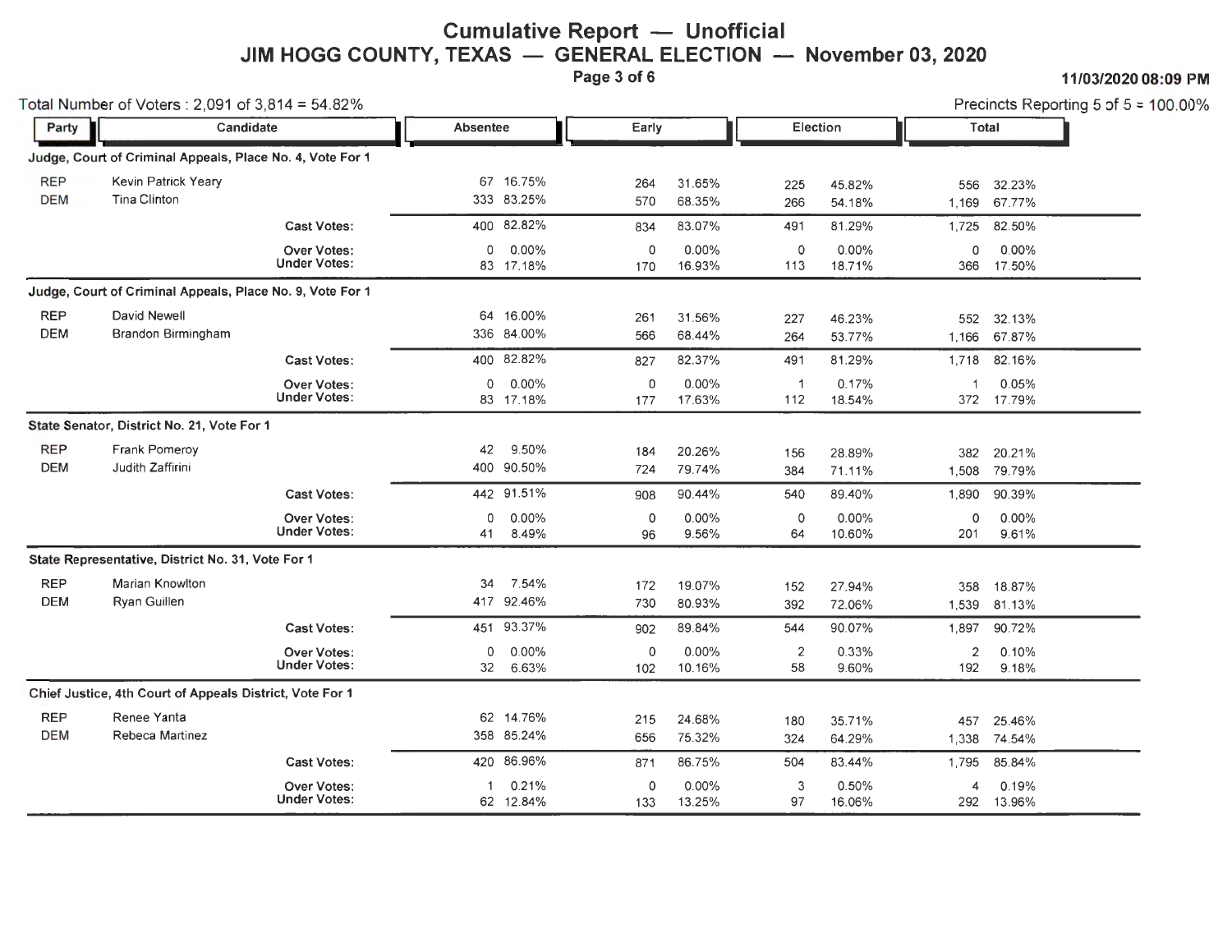## **Cumulative Report — Unofficial** JIM HOGG COUNTY, TEXAS - GENERAL ELECTION - November 03, 2020

**Page 4 of 6 11/03/2020 08:09 PM** 

|                     | Total Number of Voters: 2,091 of 3,814 = 54.82%        |                                           |                                |                |                    |                |                    |                    |                        | Precincts Reporting 5 of 5 = 100.00% |
|---------------------|--------------------------------------------------------|-------------------------------------------|--------------------------------|----------------|--------------------|----------------|--------------------|--------------------|------------------------|--------------------------------------|
| Party               | Candidate                                              |                                           | <b>Absentee</b>                | Early          |                    |                | Election           |                    | Total                  |                                      |
|                     | District Attorney, 229th Judicial District, Vote For 1 |                                           |                                |                |                    |                |                    |                    |                        |                                      |
| <b>DEM</b>          | Gocha Ramirez                                          |                                           | 394 100.00%                    | 801            | 100.00%            | 471            | 100.00%            |                    | 1.666 100.00%          |                                      |
|                     |                                                        | <b>Cast Votes:</b>                        | 394 81.57%                     | 801            | 79.78%             | 471            | 77.98%             |                    | 1,666 79.67%           |                                      |
|                     |                                                        | <b>Over Votes:</b><br><b>Under Votes:</b> | 0.00%<br>$\Omega$<br>89 18.43% | $\circ$<br>203 | $0.00\%$<br>20.22% | $\circ$<br>133 | $0.00\%$<br>22.02% | 0                  | $0.00\%$<br>425 20.33% |                                      |
|                     | County Attorney, Vote For 1                            |                                           |                                |                |                    |                |                    |                    |                        |                                      |
| <b>DEM</b>          | Rodolfo Gutierrez                                      |                                           | 383 100.00%                    | 766            | 100.00%            | 447            | 100.00%            |                    | 1,596 100.00%          |                                      |
|                     |                                                        | <b>Cast Votes:</b>                        | 383 79.30%                     | 766            | 76.29%             | 447            | 74.01%             | 1,596              | 76.33%                 |                                      |
|                     |                                                        | Over Votes:<br><b>Under Votes:</b>        | $0.00\%$<br>0<br>100 20.70%    | $\circ$<br>238 | 0.00%<br>23.71%    | 0<br>157       | 0.00%<br>25.99%    | 0                  | 0.00%<br>495 23.67%    |                                      |
| Sheriff, Vote For 1 |                                                        |                                           |                                |                |                    |                |                    |                    |                        |                                      |
| <b>DEM</b>          | Erasmo "Kiko" Alarcon Jr                               |                                           | 379 100.00%                    | 789            | 100.00%            | 453            | 100.00%            |                    | 1,621 100.00%          |                                      |
|                     |                                                        | <b>Cast Votes:</b>                        | 379 78.47%                     | 789            | 78.59%             | 453            | 75.00%             | 1,621              | 77.52%                 |                                      |
|                     |                                                        | Over Votes:<br><b>Under Votes:</b>        | 0.00%<br>0<br>104 21.53%       | $\circ$<br>215 | 0.00%<br>21.41%    | 0<br>151       | 0.00%<br>25.00%    | $\mathbf 0$<br>470 | 0.00%<br>22.48%        |                                      |
|                     | County Tax Assessor-Collector, Vote For 1              |                                           |                                |                |                    |                |                    |                    |                        |                                      |
| <b>DEM</b>          | Norma Hinojosa                                         |                                           | 379 100.00%                    | 788            | 100.00%            | 441            | 100.00%            |                    | 1,608 100.00%          |                                      |
|                     |                                                        | <b>Cast Votes:</b>                        | 379 78.47%                     | 788            | 78.49%             | 441            | 73.01%             |                    | 1,608 76.90%           |                                      |
|                     |                                                        | <b>Over Votes:</b><br><b>Under Votes:</b> | 0.00%<br>0<br>104 21.53%       | $\circ$<br>216 | 0.00%<br>21.51%    | 0<br>163       | $0.00\%$<br>26.99% | $\mathbf 0$        | $0.00\%$<br>483 23.10% |                                      |
|                     | County Commissioner, Precinct No. 1, Vote For 1        |                                           |                                |                |                    |                |                    |                    |                        |                                      |
| <b>DEM</b>          | <b>Tony Flores</b>                                     |                                           | 86 100.00%                     | 215            | 100.00%            | 135            | 100.00%            |                    | 436 100.00%            |                                      |
|                     |                                                        | <b>Cast Votes:</b>                        | 86 77.48%                      | 215            | 83.66%             | 135            | 72.97%             | 436                | 78.84%                 |                                      |
|                     |                                                        | <b>Over Votes:</b><br><b>Under Votes:</b> | $0.00\%$<br>0<br>25 22.52%     | $\circ$<br>42  | 0.00%<br>16.34%    | 0<br>50        | 0.00%<br>27.03%    | $\mathbf 0$        | 0.00%<br>117 21.16%    |                                      |
|                     | County Commissioner, Precinct No. 3, Vote For 1        |                                           |                                |                |                    |                |                    |                    |                        |                                      |
| <b>DEM</b>          | Sandalio Ruiz                                          |                                           | 91 100.00%                     | 164            | 100.00%            | 106            | 100.00%            |                    | 361 100.00%            |                                      |
|                     |                                                        | <b>Cast Votes:</b>                        | 91 73.39%                      | 164            | 74.89%             | 106            | 75.71%             | 361                | 74.74%                 |                                      |
|                     |                                                        | <b>Over Votes:</b><br><b>Under Votes:</b> | 0.00%<br>0<br>33 26.61%        | $\circ$<br>55  | $0.00\%$<br>25.11% | 0<br>34        | $0.00\%$<br>24.29% | 0                  | $0.00\%$<br>122 25.26% |                                      |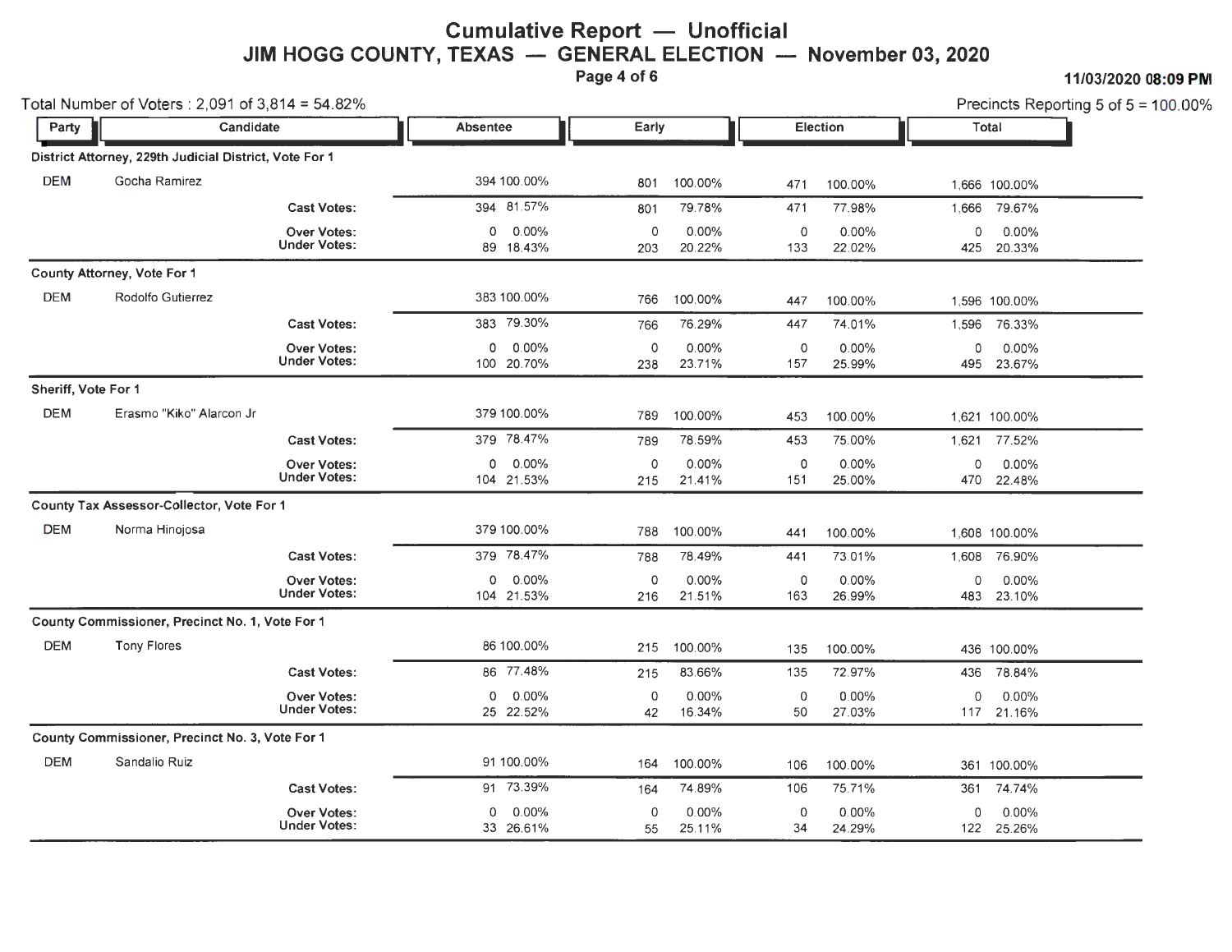## **Cumulative Report - Unofficial** JIM HOGG COUNTY, TEXAS - GENERAL ELECTION - November 03, 2020

Page 5 of 6 11/03/2020 08:09 PM

| Total Number of Voters: 2,091 of 3,814 = 54.82% |                                                                        |                                           |                      |                                    |                   |                            |                           | Precincts Reporting 5 of 5 = 100.00% |                |                                |
|-------------------------------------------------|------------------------------------------------------------------------|-------------------------------------------|----------------------|------------------------------------|-------------------|----------------------------|---------------------------|--------------------------------------|----------------|--------------------------------|
| Party                                           | Candidate<br>Constable, Precinct No. 1, Vote For 1                     |                                           | <b>Absentee</b>      |                                    | Early             |                            | Election                  |                                      |                | Total                          |
|                                                 |                                                                        |                                           |                      |                                    |                   |                            |                           |                                      |                |                                |
| <b>DEM</b>                                      | Bacilio "Chilo" Galvan                                                 |                                           |                      | 81 100.00%                         | 206               | 100.00%                    | 130                       | 100.00%                              |                | 417 100.00%                    |
|                                                 |                                                                        | <b>Cast Votes:</b>                        |                      | 81 72.97%                          | 206               | 80.16%                     | 130                       | 70.27%                               |                | 417 75.41%                     |
|                                                 |                                                                        | <b>Over Votes:</b><br><b>Under Votes:</b> | 0                    | 0.00%<br>30 27.03%                 | $\mathbf 0$<br>51 | 0.00%<br>19.84%            | 0<br>55                   | 0.00%<br>29.73%                      | 0              | 0.00%<br>136 24.59%            |
|                                                 | Constable, Precinct No. 2, Vote For 1                                  |                                           |                      |                                    |                   |                            |                           |                                      |                |                                |
| <b>DEM</b>                                      | Carlos Guerra                                                          |                                           |                      | 102 100.00%                        | 233               | 100.00%                    | 120                       | 100.00%                              |                | 455 100.00%                    |
|                                                 |                                                                        | <b>Cast Votes:</b>                        |                      | 102 83.61%                         | 233               | 83.51%                     | 120                       | 86.33%                               | 455            | 84.26%                         |
|                                                 |                                                                        | <b>Over Votes:</b><br><b>Under Votes:</b> | 0                    | $0.00\%$<br>20 16.39%              | $\mathbf 0$<br>46 | $0.00\%$<br>16.49%         | 0<br>19                   | $0.00\%$<br>13.67%                   | 0              | $0.00\%$<br>85 15.74%          |
|                                                 | Constable, Precinct No. 3, Vote For 1                                  |                                           |                      |                                    |                   |                            |                           |                                      |                |                                |
| <b>DEM</b>                                      | Rene Molina                                                            |                                           |                      | 92 100.00%                         | 169               | 100.00%                    | 104                       | 100.00%                              |                | 365 100.00%                    |
|                                                 |                                                                        | <b>Cast Votes:</b>                        |                      | 92 74.19%                          | 169               | 77.17%                     | 104                       | 74.29%                               | 365            | 75.57%                         |
|                                                 |                                                                        | <b>Over Votes:</b><br><b>Under Votes:</b> | $\circ$              | 0.00%<br>32 25.81%                 | $\mathbf 0$<br>50 | 0.00%<br>22.83%            | 0<br>36                   | 0.00%<br>25.71%                      | 0              | 0.00%<br>118 24.43%            |
|                                                 | Constable, Precinct No. 4, Vote For 1                                  |                                           |                      |                                    |                   |                            |                           |                                      |                |                                |
| <b>DEM</b>                                      | Armando A. Garza                                                       |                                           |                      | 92 100.00%                         | 194               | 100.00%                    | 101                       | 100.00%                              |                | 387 100.00%                    |
|                                                 |                                                                        | <b>Cast Votes:</b>                        |                      | 92 73.02%                          | 194               | 77.91%                     | 101                       | 72.14%                               |                | 387 75.15%                     |
|                                                 |                                                                        | Over Votes:<br><b>Under Votes:</b>        | $\circ$              | $0.00\%$<br>34 26.98%              | 0<br>55           | $0.00\%$<br>22.09%         | $\mathsf{O}\xspace$<br>39 | 0.00%<br>27.86%                      | 0              | $0.00\%$<br>128 24.85%         |
|                                                 | Trustee, At Large, Vote For 2                                          |                                           |                      |                                    |                   |                            |                           |                                      |                |                                |
|                                                 | Ademar "AD" Garza<br>Alberto "Beto" Benavides Jr.<br>Pedro P. Lopez Jr |                                           | 286                  | 42.69%<br>206 30.75%<br>178 26.57% | 667<br>438<br>453 | 42.81%<br>28.11%<br>29.08% | 346<br>220<br>261         | 41.84%<br>26.60%<br>31.56%           | 1,299<br>864   | 42.52%<br>28.28%<br>892 29.20% |
|                                                 |                                                                        | <b>Cast Votes:</b>                        |                      | 670 69.36%                         | 1,558             | 77.59%                     | 827                       | 68.46%                               | 3,055          | 73.05%                         |
|                                                 |                                                                        | <b>Over Votes:</b><br><b>Under Votes:</b> | $\blacktriangleleft$ | 0.21%<br>294 30.43%                | -1<br>448         | 0.10%<br>22.31%            | 0<br>381                  | $0.00\%$<br>31.54%                   | $\overline{2}$ | 0.10%<br>1,123 26.85%          |
|                                                 | Trustee, Precinct No. 1, Vote For 1                                    |                                           |                      |                                    |                   |                            |                           |                                      |                |                                |
|                                                 | <b>Elias Morales</b><br>Javier Ramirez                                 |                                           |                      | 80 75.47%<br>26 24.53%             | 152<br>97         | 61.04%<br>38.96%           | 102<br>70                 | 59.30%<br>40.70%                     | 334<br>193     | 63.38%<br>36.62%               |
|                                                 |                                                                        | <b>Cast Votes:</b>                        |                      | 106 95.50%                         | 249               | 96.89%                     | 172                       | 92.97%                               | 527            | 95.30%                         |
|                                                 |                                                                        | <b>Over Votes:</b><br><b>Under Votes:</b> | 0<br>5               | 0.00%<br>4.50%                     | 0<br>8            | $0.00\%$<br>3.11%          | 0<br>13                   | 0.00%<br>7.03%                       | 0<br>26        | 0.00%<br>4.70%                 |